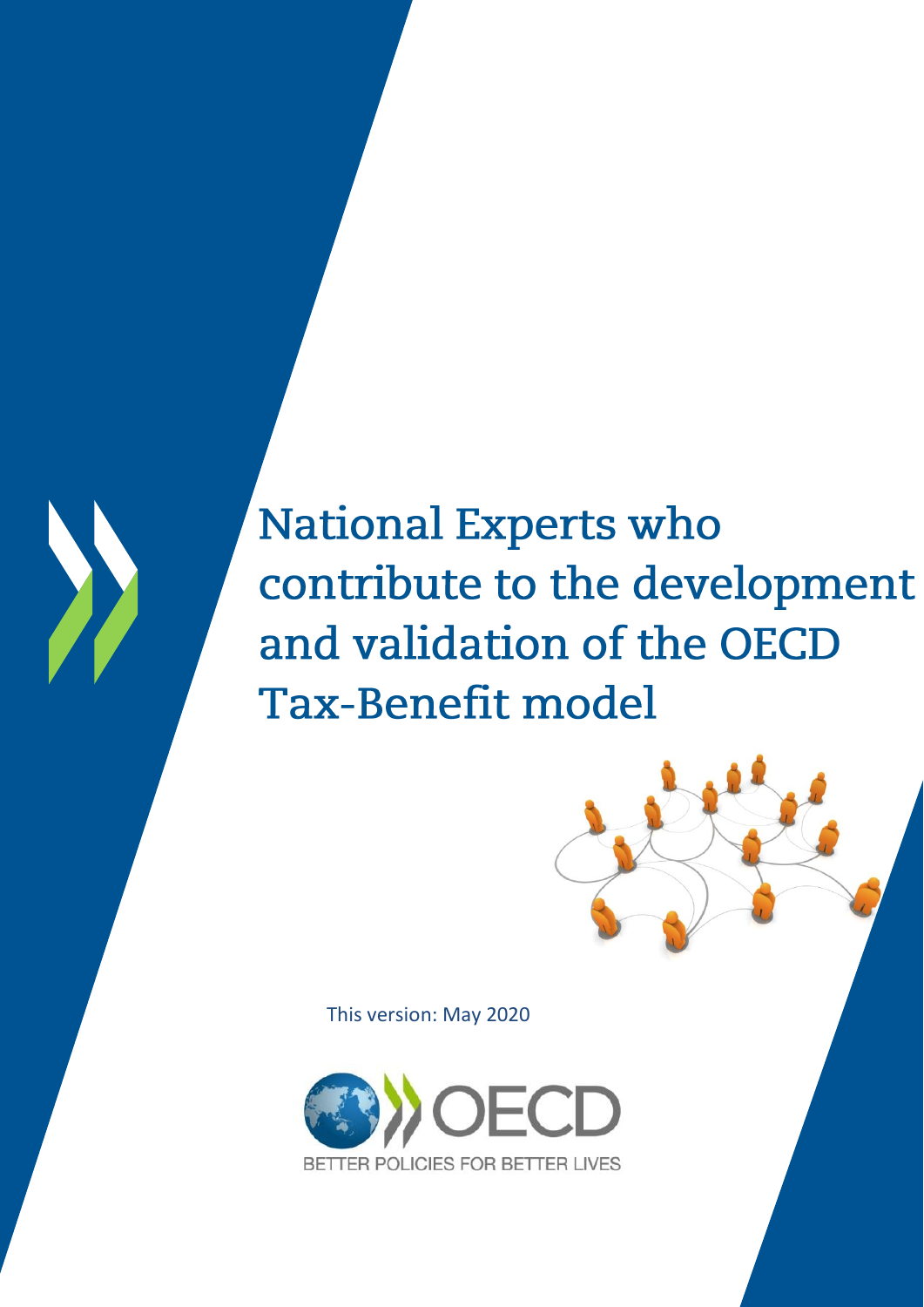# **Acknowledgments**

The OECD tax-benefit team is indebted to all previous and current experts who have contributed to the development of the [OECD tax-benefit model](https://www.oecd.org/social/benefits-and-wages/) ("**TaxBEN**"). Every year, national experts provide us with updates on the policy rules that are within the scope of the OECD tax-benefit model. They are always available when we ask for clarifications regarding the interpretation of complex policy rules; they also help us validate selected model results and sign-off the annual country reports that describe the rules used in their countries to calculate benefit entitlements and tax liabilities. Without their valuable contribution, the development of the OECD tax-benefit model would not have been possible.

# **National experts and related institution**

The network of national experts that is involved in the update and development of the OECD Tax-Benefit model consists of the following members:

# **Australia**

- Stuart Bell (coordinator), Policy Analysis Section and Reporting Branch, Department of Social Services
- Brendan Price, Policy Analysis Section and Reporting Branch, Department of Social Services

#### **Austria**

Franz Svehla, Federal Ministry of Labour, Social Affairs, Health and Consumer Protection

# **Belgium**

- Dirk Moens, Federal Public Service, Social Security
- Jan Vanthuyne, Federal Public Service Employment, Labour and Social Dialogue
- Tom Bevers, FOD Werkgelegenheid SPF Emploi
- Christian Valenduc, FOD Werkgelegenheid SPF Emploi

#### **Bulgaria**

Emilia Milosheva, National Statistical Institute

#### **Canada**

- Jeff Greenwood, Employment and Social Development Canada
- Adriana Sorescu, Employment and Social Development Canada

#### *Former contributors*

Chelsea Sharman, Employment and Social Development Canada

#### **Chile**

• Marcelo Soto, Permanent Delegation of Chile to the OECD

#### *Former contributors*

- Manuel Alcalde, Ministry of Finance
- Mario Arend, Budget Office
- María Fernanda Silva, Ministry of Labor
- Cristobal Gamboni, Budget Office
- Paulina Granados, Studies Division, Superintendence of Pensions
- Felipe Menares, Studies Division, Superintendence of Pensions
- Ximena Quintanilla, Studies Division, Superintendence of Pensions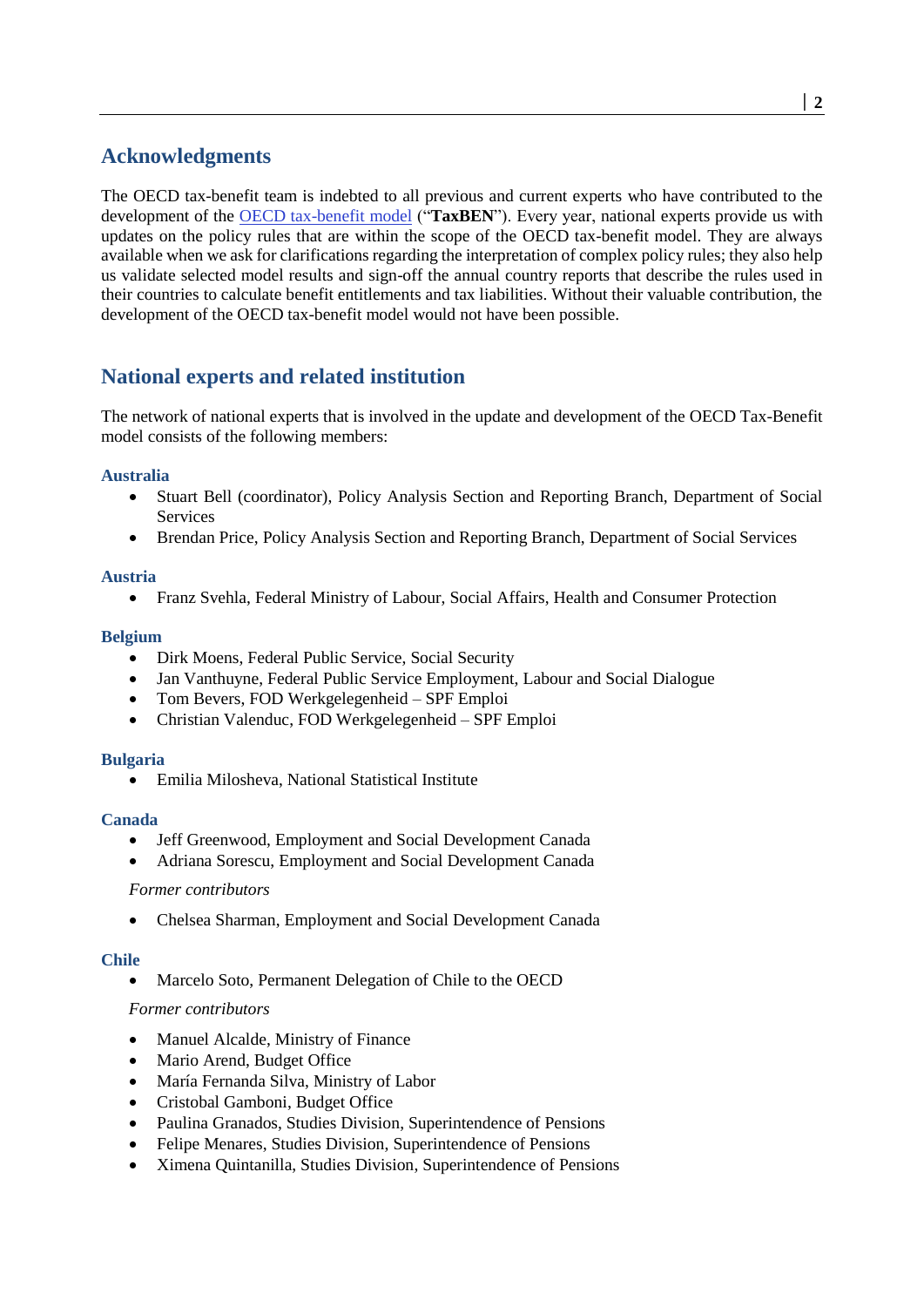- Javiera Suazo, Ministry of Finance
- Javiera Troncoso, Ministry of Social Development, Social Policy Division
- Alejandra Vega, Budget Office

# **Croatia**

- Sandro Jakopčević, Croatian Bureau of Statistics, Service for Crime and Social Security Statistics
- Mario Vlajčević, Croatian Bureau of Statistics, Service for Crime and Social Security Statistics

# **Cyprus**1**,** <sup>2</sup>

- Costas Stavrakis (coordinator), Ministry of Labour, Welfare, and Social Insurance
- Maria Chrysostomou, Ministry of Labour, Welfare, and Social Insurance
- Maria Hadjisoteriou, Ministry of Labour, Welfare, and Social Insurance
- Yiota Makriyianni, Ministry of Labour, Welfare, and Social Insurance
- Niki Odysseos, Ministry of Labour, Welfare, and Social Insurance

# **Czech Republic**

- Eva Něměčková (coordinator), Ministry of Labour and Social Affairs
- Pavla Kadlecová, Ministry of Finance
- Veronika Paseková, Department for Labour Market, Ministry of Labour and Social Affairs
- Martina Štěpánková Štýbrová, Department for Family Policy and Ageing Policies, Ministry of Labour and Social Affairs
- Marek Suchomel, Department for Social Insurance, Ministry of Labour and Social Affairs
- Hana Zelenková, Department for Insurable and Non-insurable benefits, Ministry of Labour and Social Affairs

#### **Denmark**

- Christian Brande (coordinator), Ministry of Taxation
- Louise Mølbæk, Ministry of Employment
- Ulla Silbye, Ministry of Employment

#### **Estonia**

- Kadi Kanarbik, Ministry of Social Affairs of Estonia
- Ulli Luide, Ministry of Social Affairs of Estonia
- Tiina Peterson, Ministry of Education and Research of Estonia
- Kristiina Selgis, Ministry of Social Affairs of Estonia
- Hede Sinisaar, Ministry of Social Affairs of Estonia
- Pirjo Turk, Ministry of Social Affairs of Estonia
- Laura Viilup, Ministry of Social Affairs of Estonia

#### *Former contributors*

Natalja Omeltšenko, Ministry of Social Affairs of Estonia (until 2018)

<sup>1</sup> Footnote by Turkey: The information in this document with reference to « Cyprus » relates to the southern part of the Island. There is no single authority representing both Turkish and Greek Cypriot people on the Island. Turkey recognizes the Turkish Republic of Northern Cyprus (TRNC). Until a lasting and equitable solution is found within the context of United Nations, Turkey shall preserve its position concerning the "Cyprus issue".

<sup>&</sup>lt;sup>2</sup> Footnote by all the European Union Member States of the OECD and the European Union: The Republic of Cyprus is recognized by all members of the United Nations with the exception of Turkey. The information in this document relates to the area under the effective control of the Government of the Republic of Cyprus.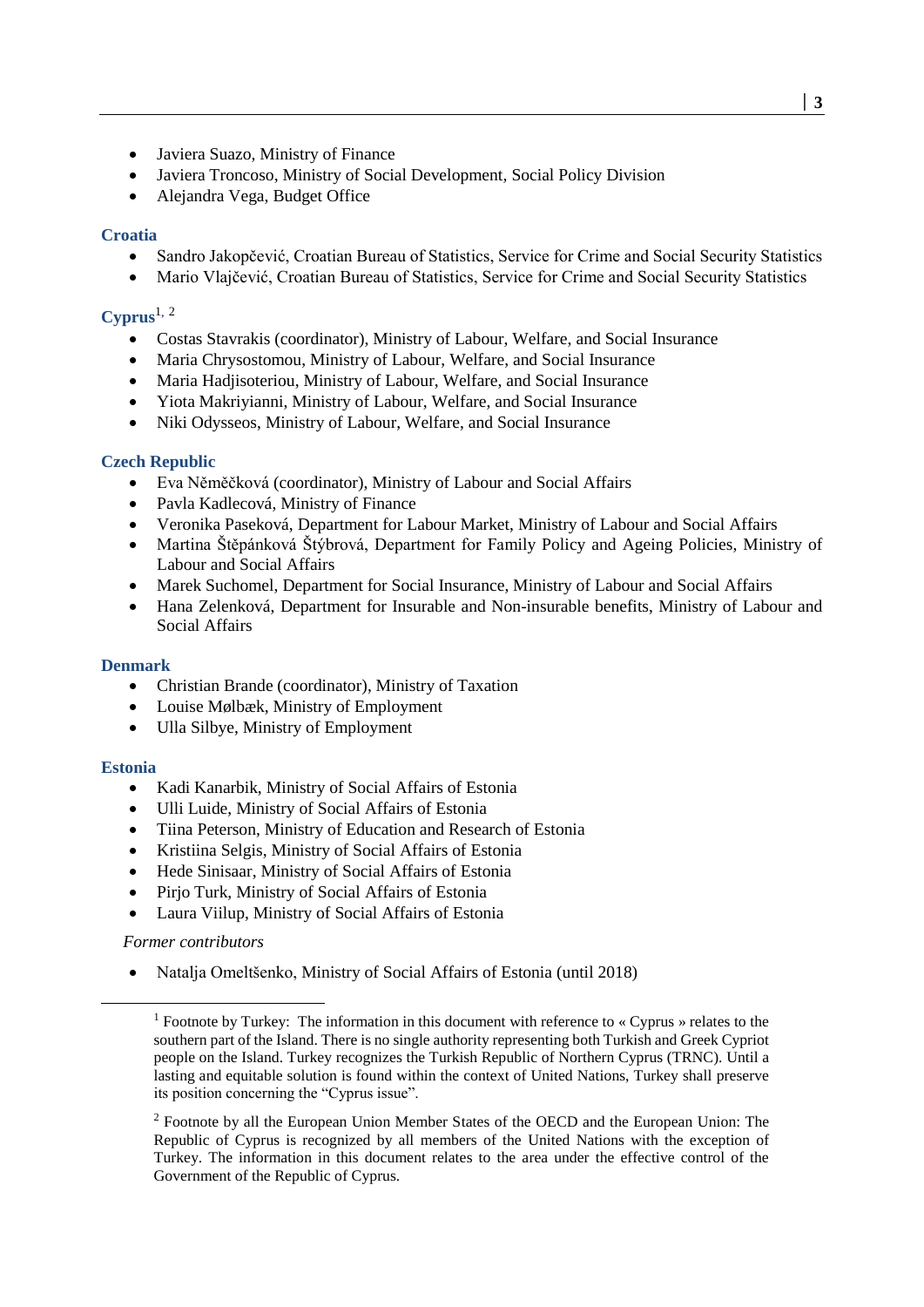#### **Finland**

Ilari Keso (coordinator), Ministry of Social Affairs and Health

#### **France**

 Stéphanie Laguérodie, Direction de la recherche, des études, de l'évaluation et des statistiques (DREES) des ministères sociaux

#### **Germany**

Volker Schmitt (coordinator), Federal Ministry of Labour and Social Affairs

#### **Greece**

Evangelia Zerva (coordinator), Ministry of Labour, Social Security and Social Solidarity

# *Former contributors*

Panagiota Margaroni (coordinator), Ministry of Labour, Social Security and Social Solidarity

#### **Hungary**

- Eszter Barla-Szabó (coordinator), Ministry of Human Capacities
- Imola Ágnes Péter, Ministry of Finance
- Ildikó Bárány Kovácsné, Ministry of Human Capacities
- András Györe, Ministry of Human Capacities
- Andrea Hajós, Ministry of Human Capacities
- Tímea Leiner Mészáros-Komáromyné, Ministry of Human Capacities
- Cintia Köles, Ministry of Finance
- Zsófia Nagy, Ministry of Human Capacities
- Rita Nagylaki, Ministry of Human Capacities
- Gábor Pálvölgyi, Ministry of Human Capacities

#### **Iceland**

- Elin Gudjonsdottir, Ministry of Finance and Economic Affairs
- Iris Hannah Atladottir, Ministry of Finance and Economic Affairs
- Linda Gardarsdottir, Ministry of Finance and Economic Affairs
- Helga Jonsdottir, Ministry of Finance and Economic Affairs

#### *Former contributors*

Hlynur Hallgrímsson, Ministry of Finance and Economic Affairs

#### **Ireland**

- Máire Ní Chuirc, Department of Employment Affairs and Social Protection
- Joanne Keenan, Department of Employment Affairs and Social Protection

#### **Israel**<sup>3</sup>

- Ms Sigalit Mazeh Director of International Relations & Statistical Coordination Department
- Ms Eden Bouganim Coordination to the International organizations

#### **Italy**

Fernando Di Nicola, National Institute for Social Protection (INPS)

<sup>&</sup>lt;sup>3</sup> The statistical data for Israel are supplied by and under the responsibility of the relevant Israeli authorities. The use of such data by the OECD is without prejudice to the status of the Golan Heights, East Jerusalem and Israeli settlements in the West Bank under the terms of international law.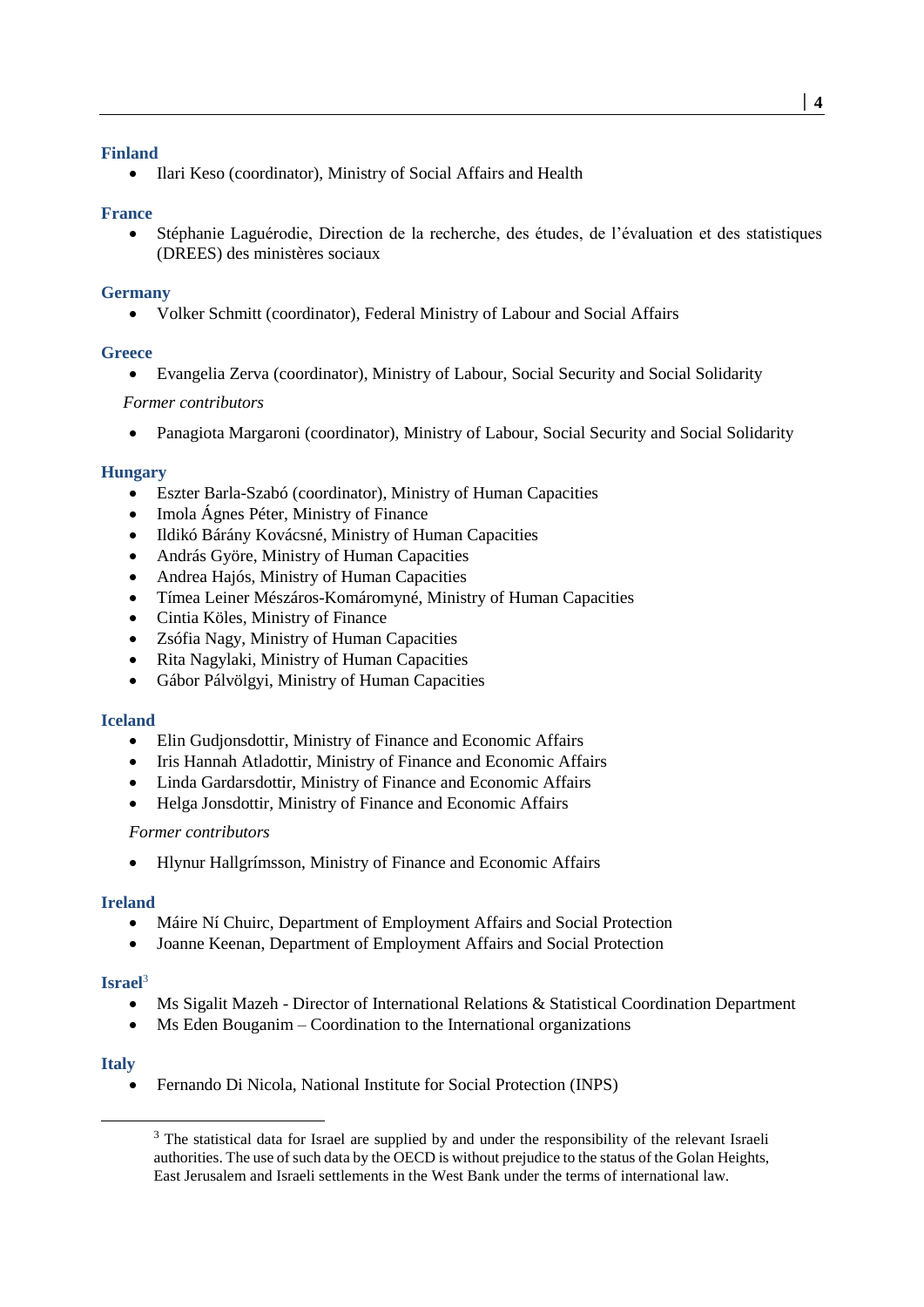- Mariella Cozzolino, National Statistical Institute (ISTAT)
- Simona Tenaglia, Ministry of Economy and Finance (MEF)

#### **Japan**

- Hiroshi Matsubara, Ministry of Health, Labour and Welfare, Minister's Secretariat, International Affairs Division.
- Keiichi Shimizu, Ministry of Health, Labour and Welfare. Minister's Secretariat, International Affairs Division.

#### *Former contributors*

- Jun Todoriki, Ministry of Health, Labour and Welfare, Minister's Secretariat, International Affairs Division.
- Tomohiro Murakami, Ministry of Health, Labour and Welfare, Minister's Secretariat, International Affairs Division.

#### **Korea**

- Woojung Chang, Ministry of Foreign Affairs
- Hyejin Chung, Ministry of Foreign Affairs
- Hyunsoo Yang, Ministry of Foreign Affairs

#### **Latvia**

- Gundars Ignats, Ministry of Welfare
- Jānis Ilgavižs, Ministry of Environmental Protection and Regional Development
- Viktorija Jureviča, Ministry of Finance
- Lija Luste (coordinator), Central Statistical Bureau of Latvia
- Jeļena Muhina, Ministry of Education and Science
- Solveiga Silina, Ministry of Welfare

#### **Lithuania**

- Virginija Bankietienė, Statistics Lithuania
- Vaidotas Kalinauskas, Ministry of Social Security and Labour
- Rima Kurlianskienė, Ministry of Social Security and Labour
- Eglė Talačkaitė (coordinator), Ministry of Social Security and Labour

#### *Former contributors*

Laura Žebrauskaitė, Ministry of Social Security and Labour

#### **Luxembourg**

- Frédéric Berger (coordinator), Inspection générale de la sécurité sociale
- Oster Malou, Inspection générale de la sécurité sociale
- Nico Fehlen, Ministère du Travail, de l'Emploi et de l'Économie sociale et solidaire
- Luc Hoffman, Administration des contributions directes
- Jérôme Krier, Ministère du Logement

#### **Malta**

- Shawn Sammut (coordinator), National Statistics Office
- Joslyn Magro Cuschieri, National Statistics Office
- Mark Galea, National Statistics Office

#### **Netherlands**

Marcel Einerhand (coordinator), Ministry of Social Affairs and Employment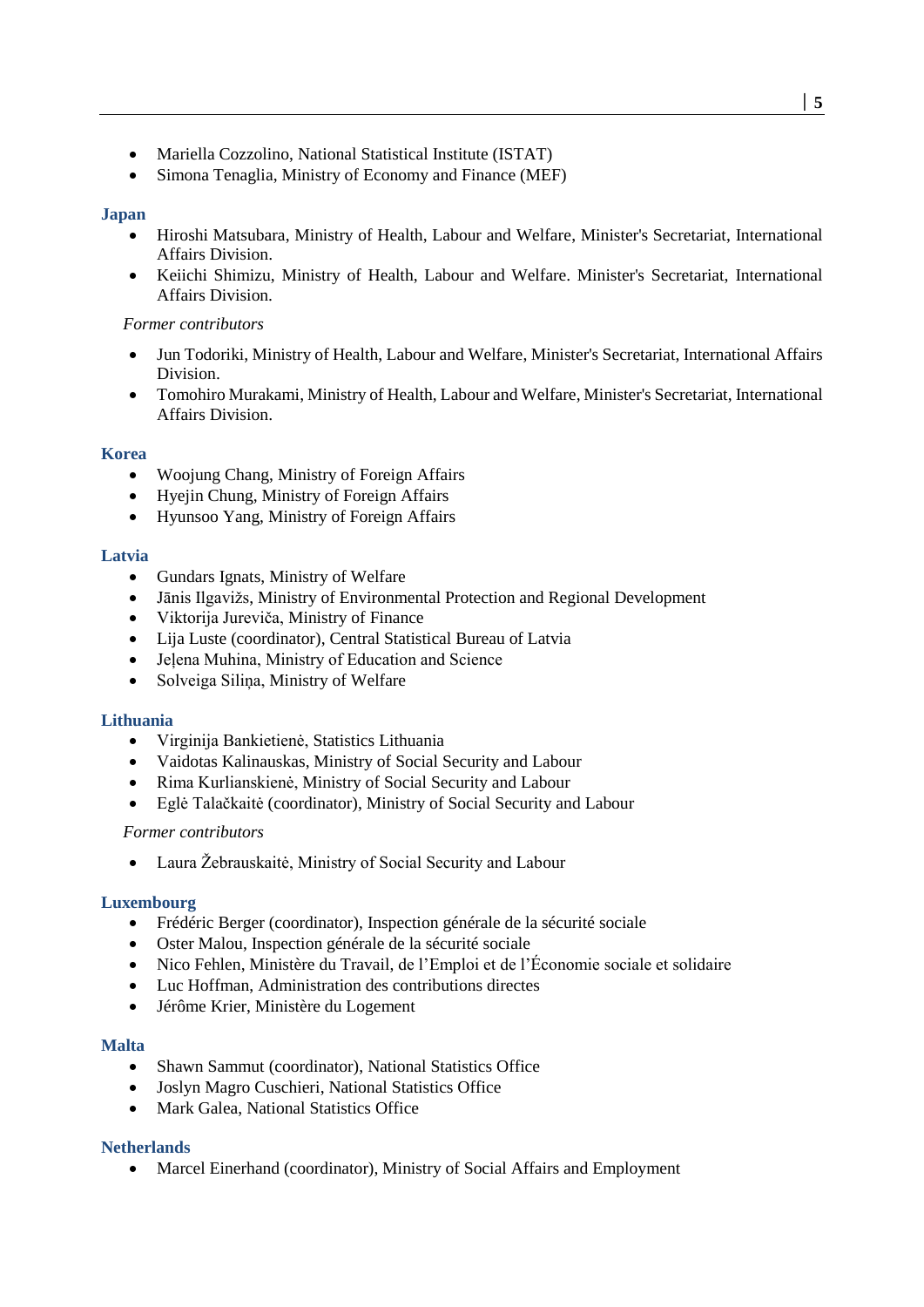#### **New Zealand**

- Neeraj Dutt, Ministry of Social Development
- Daniel Frischknecht, Ministry of Social Development

#### **Norway**

- Erlend Estenstad, Norwegian Ministry of Finance
- Steinar Østerby, Ministry of Local Government and Modernisation
- Øyvind Opland, Ministry of Labour and Social Affairs
- Benedicte Sund Nissen, Ministy of Labour and Social Affairs

#### **Poland**

- Hubert Szczepkowski (coordinator), Ministry of Family, Labour and Social Policy of Poland
- Monika Siergiejuk, Ministry of Family, Labour and Social Policy of Poland
- Pawel Stanilewicz, Ministry of Family, Labour and Social Policy of Poland

#### *Former contributors*

- Olga Baczkowska, Ministry of Family, Labour and Social Policy of Poland
- Maciej Banaś, Ministry of Family, Labour and Social Policy of Poland

#### **Portugal**

Antonieta Ministro, Ministry of Labour, Solidarity and Social Security

#### **Romania**

- Daniela Stefanescu (coordinator), Directorate of European Affairs and International Co-operation
- Michaela Anghel, National Institute of Statistics
- Lavinia Elena Bălteanu, National Institute of Statistics
- Alin Doru Cotirta, National Institute of Statistics

#### **Slovak Republic**

Silvia Gregorcova, Ministry of Labour, Social Affairs and Family Policy

#### **Slovenia**

- Miran Žavbi (coordinator), Statistical Office of the Republic of Slovenia
- Irena Cernic, Statistical Office of the Republic of Slovenia
- Katja Rihar Bajuk, Ministry of Labour, Family, Social Affairs and Equal Opportunities (MDDSZ)
- Janja Kaker Kavar Ministry of Labour, Family, Social Affairs and Equal Opportunities (MDDSZ)
- Valentina Vehovar Ministry of Labour, Family, Social Affairs and Equal Opportunities (MDDSZ)
- Urška Trtnik Ministry of Labour, Family, Social Affairs and Equal Opportunities (MDDSZ)
- Brigita Mark, Ministry of Education, Science and Sport
- Meta Šinkovec, Ministry of Finance
- Metka Škerbinc, Employment Service of Slovenia

#### *Former contributors*

- Neva Grašič, Ministry of Labour, Family, Social Affairs and Equal Opportunities
- Vida Starič Holobar, Ministry of Education, Science and Sport